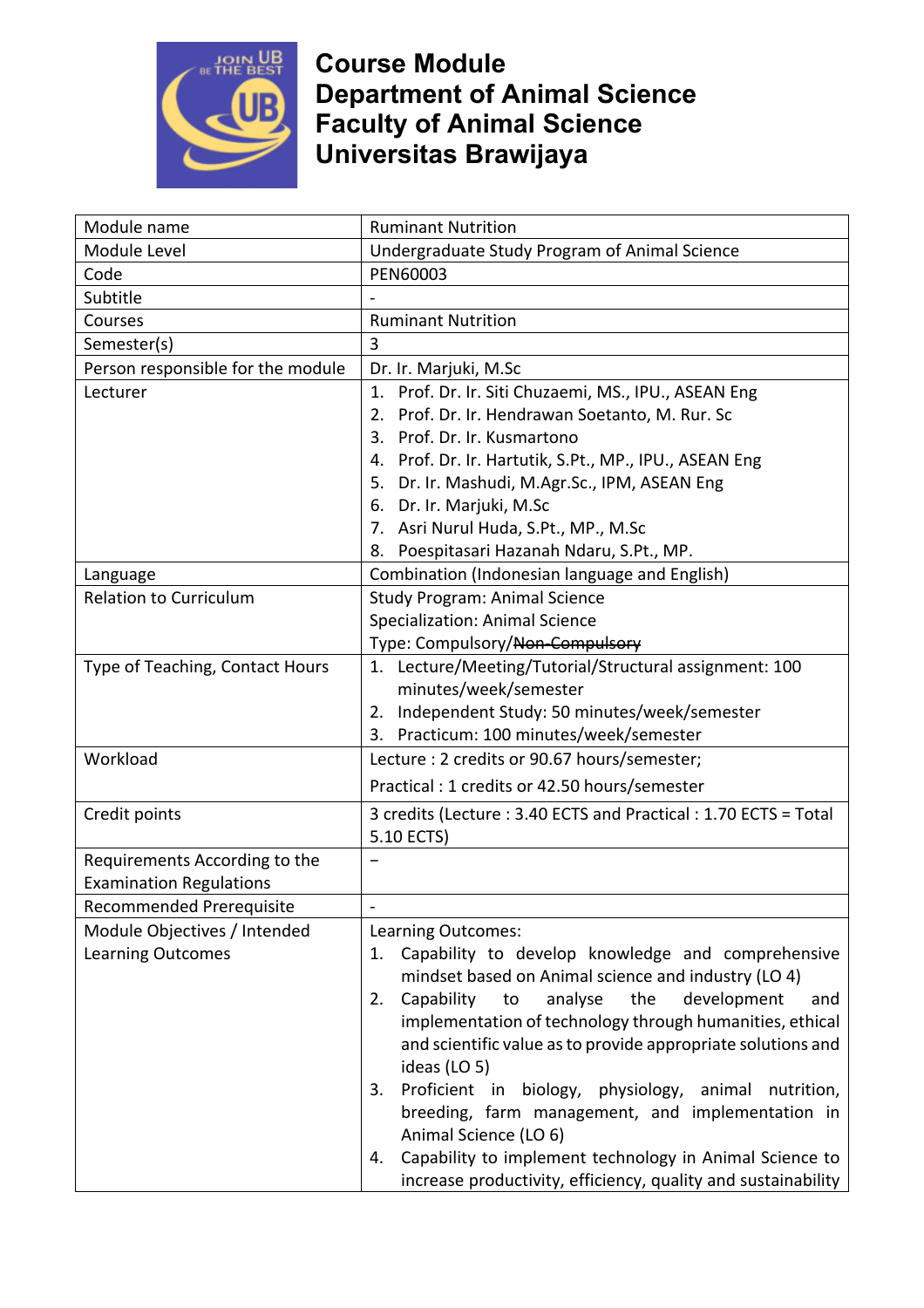

## **Course Module Department of Animal Science Faculty of Animal Science Universitas Brawijaya**

|         | based on breeding, nutrition, processing, management as       |
|---------|---------------------------------------------------------------|
|         | well as to organize an entrepreneurship concept and a         |
|         | sustainable production system (LO 13)                         |
|         | Objectives:                                                   |
|         | The Ruminant Nutrition course provide understanding to        |
|         | students about the system and function of the digestive       |
|         | organs, digestion process and metabolism of ruminant animal   |
|         | feed. The course also explains the variety, population, and   |
|         | classification of rumen microbes and their life habitat and   |
|         | reproduction and their role in the rumen digestion process;   |
|         | process of digestion and metabolism of feed substances in     |
|         | ruminant animal, its advantages and disadvantages, and how    |
|         | to optimize them; the process of regulation of the            |
|         | consumption of ruminant animal feed.                          |
|         | Knowledge:                                                    |
|         | Able to understand about the system and function of the       |
|         | digestive organs, digestion process and metabolism of         |
|         | ruminant animal feed including the metabolism of feed         |
|         | substances in ruminant animal and know how to optimize        |
|         | them.                                                         |
|         | <b>Skills</b>                                                 |
|         | Cognitive                                                     |
|         | Able to understand about the principle of ruminant digestive  |
|         | system and nutrition metabolisms.                             |
|         | Phsycomotoric                                                 |
|         | Able to formulate ruminant feed in order to optimize the feed |
|         | efficiency.                                                   |
|         | Competences                                                   |
|         | Compiling rations and their feeding strategies for ruminant   |
|         | animal according to nutritional needs and the utilization     |
|         | efficiently and how to evaluate them.                         |
| Content | Digestive system and function in ruminant animals<br>1.       |
|         | Rumen microbiology<br>2.                                      |
|         | Digestive process and metabolism of food substances in<br>3.  |
|         | ruminant animals                                              |
|         | 4. Regulation of feed consumption in ruminant animals         |
|         | (physical, metabolic, and physiological factors)              |
|         | 5. Principles and procedures for the preparation of ruminant  |
|         | animal rations                                                |
|         | 6. The strategy of feeding ruminant animals                   |
|         | 7. Evaluation of feed in ruminant animals                     |